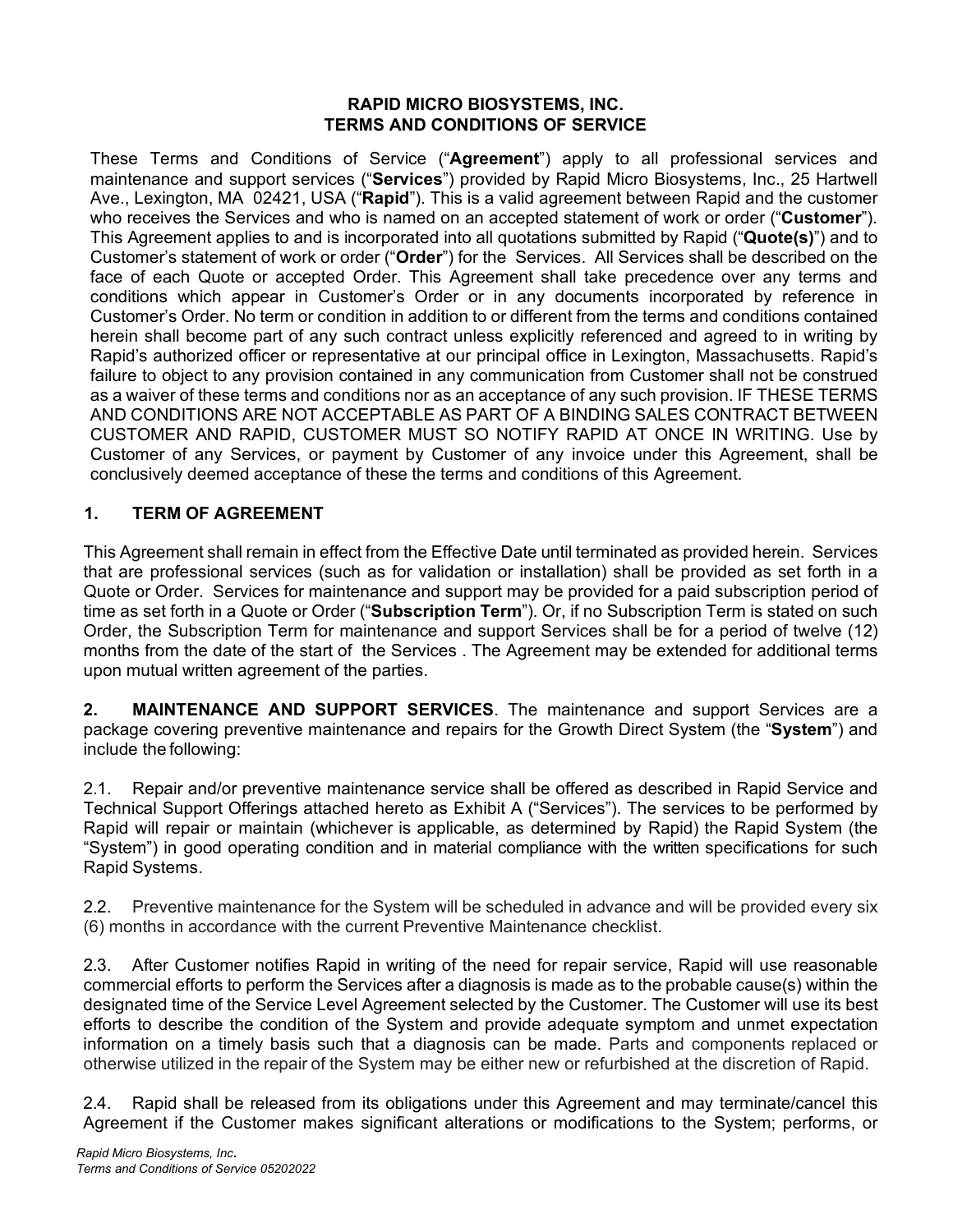attempts to perform, services on the System, or any portion thereof; or causes damage to the System due to neglect or willful misconduct.

2.5. The cost of Consumables and Parts supplied by Rapid in performing the Services is the responsibility of the Customer and is in addition to the fees for the Services. "**Consumables**" means Rapid's Growth cassettes used with the Growth Direct System.. "**Parts**" means the usual and customary instrument parts, supplies and other items, which are expendable by their nature or intended use, and those that are listed in the applicable System user's manual. The Services also do not include: (i) painting or refinishing; inspecting altered Systems; making specification changes or performing services in connection with relocating the System; adding or removing accessories, attachments, or other devices; or performing routine customer procedures as identified in the operator's manual; (ii) electrical or plumbing work external to the System; maintenance of accessories, alterations, attachments, or other devices not furnished by Rapid; (iii) Services which are unreasonable for Rapid to render because of alterations or attachments; and (iv) labor and supplies required to decontaminate the System in preparation for servicing.

## **3. TERMS OF PAYMENT**

3.1. Customer shall pay Rapid, on an annual basis, according to the level of service selected by Customer in the Order at the price listed in the Quote. Costs for Consumables will be invoiced at the time they are ordered. Customer shall be responsible for all taxes and duties applicable to the provision of the Services, Consumables and other goods and services provided hereunder, and for the Customer's receipt and use thereof, including without limitation any applicable, sales, use, value added, excise and import taxes (excluding taxes on Rapid's income and payroll).

3.2. Payments are due upon receipt of Rapid's invoice. Invoices not paid timely are subject to the lesser of fifteen percent (15%) per annum or the maximum prevailing legal interest rate, calculated from date of delinquency through the date payment is made in full. If Rapid retains a collection agency and/or attorney to collect unpaid amounts, Rapid may invoice Customer for, and Customer shall pay, all costs of collection including, without limitation, reasonable attorneys' fees. Customer's payment obligations under this Section 3.2 shall survive any termination or expiration of this Agreement.

## **4. CERTIFICATION OF RAPID SYSTEM**.

As a condition precedent to Rapid's obligations hereunder, the System must either be under warranty or an Rapid Service Agreement prior to the effective date of this Agreement. If it is not, Rapid will set up an inspection call to inspect the System at Customer's site to determine if it is in good working order. If the inspection shows that the System is not in good working order, Rapid will (at Customer's expense) provide the Services necessary to ensure the System meets Rapid's product specifications. Parts and labor for provision of these initial inspections and services will be billed to the Customer at prevailing rates.

## **5. LIMITED WARRANTY; DISCLAIMER**

Rapid warrants all work performed pursuant to Paragraph 3 will be performed in a professional and workmanlike manner. Customer's exclusive remedy for breach of the foregoing warranty shall be re-performance of the Services at no additional cost to Customer. RAPID MAKES NO OTHER WARRANTIES OF ANY KIND WHATSOEVER, EXPRESS OR IMPLIED, INCLUDING BUT NOT LIMITED TO WARRANTIES OF FITNESS FOR A PARTICULAR PURPOSE, TITLE, NON-INFRINGEMENT OR MERCHANTABILITY WITH RESPECT TO ITS SERVICES, WHICH WARRANTIESARE EXPRESSLY DISCLAIMED TO THE FULLEST EXTENT PERMISSIBLE UNDER APPLICABLE LAW.

## **6. TERMINATION**

Rapid may suspend Services and terminate/cancel this Agreement if: (1) the Customer fails to pay Rapid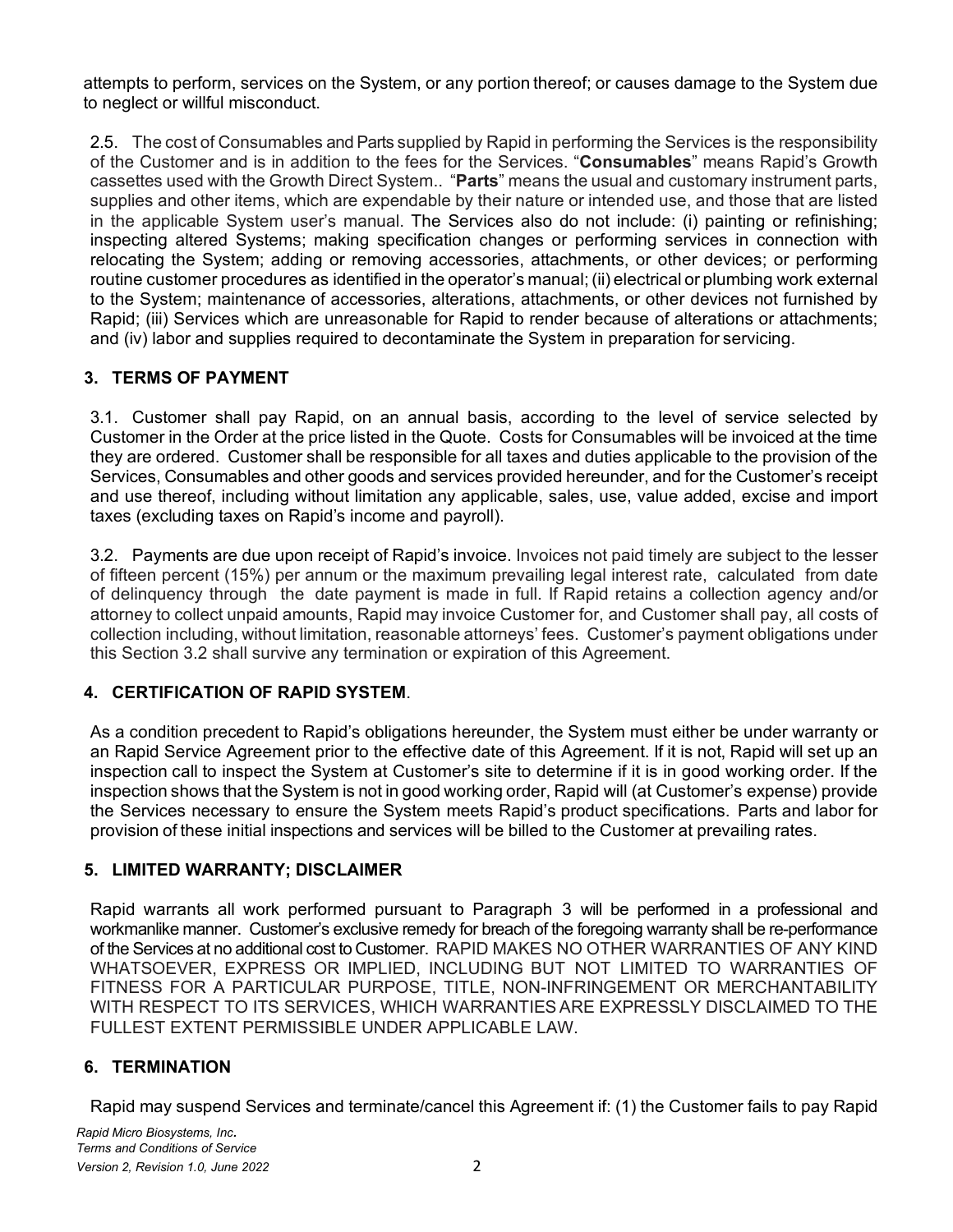any charges required to be paid hereunder; (2) the Customer is in default of any provisions of this Agreement and such default is not cured within thirty (30) days after Rapid gives notice thereof pursuant to Section 14; or (3) the Customer becomes insolvent or seeks protection, voluntarily or involuntarily, under any reorganization or bankruptcy law.

# **7. LIMITATION OF LIABILITY**

IN NO EVENT SHALL EITHER PARTY BE LIABLE TO THE OTHER PARTY FOR ANY INDIRECT, SPECIAL OR CONSEQUENTIAL DAMAGES ARISING OUT OF OR RELATED TO THIS AGREEMENT OR THE PERFORMANCE OR BREACH THEREOF EVEN IF THE PARTY HAS BEEN ADVISED OF THE POSSIBILITY THEREOF. RAPID'S LIABILITY FOR DAMAGES TO CUSTOMER FOR ANY CAUSE WHATSOEVER, REGARDLESS OF THE FORM OF ANY CLAIM OR ACTION, SHALL NOT EXCEED THE PAYMENT RECEIVED FROM CUSTOMER FOR THE SERVICES. TO THE EXTENT APPLICABLE LAW LIMITS OR PROHIBITS ANY OF THE LIMITATIONS SET FORTH IN THIS SECTION, THE REMAINING PORTIONS SHALL BE ENFORCED TO THE FULLEST EXTENT PERMISSIBLE UNDER APPLICABLE LAW.

## **8. CONFIDENTIALITY**

8.1. Each party (the "receiving party") agrees that it will maintain the other party's (the "disclosing party's") confidential and proprietary information in confidence, will not disclose or disseminate such information to any third party, without the disclosing party's express, prior written consent, and will use such information only for the purposes of fulfilling its obligations under this Agreement. The receiving party agrees that it will disclose the confidential and proprietary information provided by the disclosing party only to the receiving party's employees, officers, directors, and consultants who have a need to know the information and who are bound by obligations of confidentiality and non-use at least as protective as the terms set forth herein.

8.2. The foregoing limitations shall not apply to information which the receiving party can demonstrate was (1) in the public domain at the time of its disclosure by the disclosing party, (2) in the receiving party's possession at the time of its disclosure by the disclosing party and was not acquired directly or indirectly from the disclosing party, (3) published or became part of the public domain after its disclosure by the disclosing party through no act or failure on the receiving party's part, (4) obtained by the receiving party without obligation of confidentiality from a third party not owing obligations of confidence to the disclosing party, or (5) independently developed by the receiving party without use or reference to the confidential and proprietary information of the disclosing party. The receiving party may disclose confidential and proprietary information of the disclosing party to the extent required to be disclosed by an order of a governmental agency, legislative body or court of competent jurisdiction; provided that the receiving party provides the disclosing party with prompt written notice of such request or requirement and discloses only that information which is necessary to comply with such order.

8.3. The receiving party acknowledges that unauthorized use or disclosure of the disclosing party's confidential and proprietary information may cause irreparable harm that cannot be fully compensated by the payment of money damages alone, and consequently in the event of an actual or threatened breach of this Section 9 the disclosing party shall have the right to seek equitable relief (including without limitation injunctive relief) in addition to and not in lieu of any other remedies available at law, without the need for proving actual damages or posting a bond.

8.4. Upon termination or expiration of this Agreement, or at any time upon written request of the disclosing party, the receiving party will return or destroy all confidential and proprietary information provided by the disclosing party (and all copies thereof), provided that the receiving party may retain a reasonable number of copies in order to ensure compliance with this Section 9. The terms of this Section 9 shall apply at all times during and after the Term of this Agreement, provided however that if applicable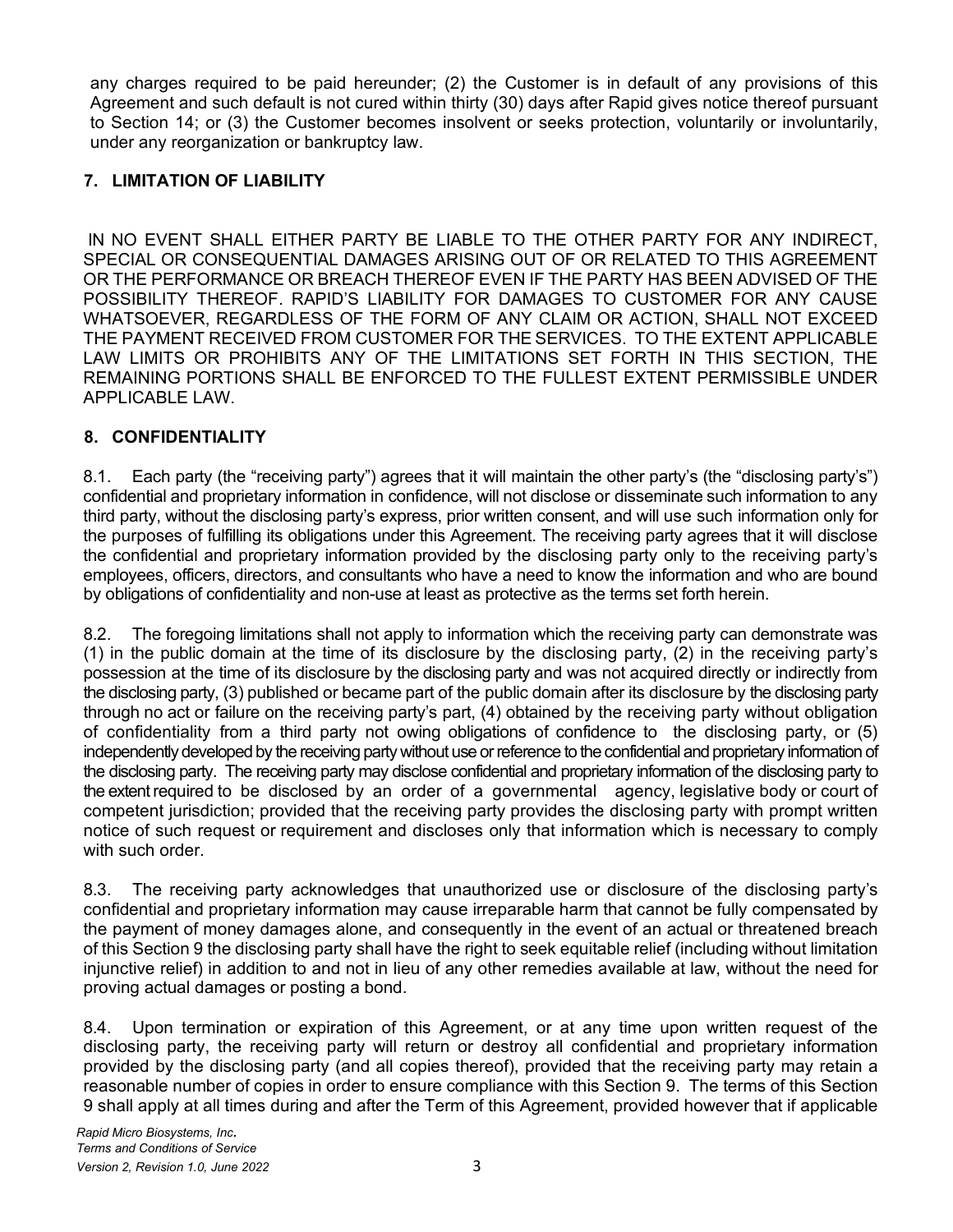law prohibits indefinite confidentiality terms, the terms of this Section 9 shall survive this Agreement's termination or expiration for as long as is permissible under applicable law. Any information provided hereunder that is a trade secret under applicable law shall remain subject to the confidentiality and nonuse provisions of this Section for as long as such information remains a trade secret under applicable law.

## **9. RAPID'S EMPLOYEES AND INSURANCE**

9.1. Any portion of the Services to be provided on Customer's premises by Rapid's employees, agents, or contractors shall be performed by properly qualified, factory trained, and supervised personnel. Rapid shall instruct all of its employees, agents, and contractors that they shall (i) enter and leave Customer's premises in compliance with Customer's site entry and exit procedures, and (ii) conduct themselves on Customer's premises in a professional and workmanlike manner and in full compliance with Customer's rules for site security, environmental compliance, and health and safety that have been communicated to Rapid's personnel.

9.2. Rapid shall maintain worker's compensation, automobile, and general liability insurance in effect and shall provide a certificate of insurance to Customer upon request by Customer.

## **10. FORCE MAJEURE**

Rapid shall not be responsible for any loss, damage, or delay, or failure to provide Service caused by acts of government, strikes, fire, explosions, theft, riots, flood, civil disorder, war, unusually severe weather, acts of God, the failure of others to supply parts, materials, or supplies in a timely manner, or any other cause beyond Rapid's reasonable control.

## **11. COMPLIANCE WITH LAWS**

Rapid represents and warrants that the performance of the Services and the furnishing of goods and/or services called for by this Agreement shall be in accordance with the applicable federal, state, or local laws, rules, and regulations.

## **12. NOTICES**

All notices, requests, demands, and other communications relating to this Agreement which Rapid is required or desires to give to Customer shall be directed to Customer at the address set forth on the Order. All notices, requests, demands, and other communications relating to this Agreement which Customer is required or desires to give to Rapid shall be directed to Rapid at the following address: **Field Service, Rapid Micro Biosystems, Inc., 1001 Pawtucket Blvd. Lowell, MA 01854, facsimile: 978-349-2065 telephone: 978-349-3200**. Any notice required or permitted to be given by either party to the other under this Agreement shall be in writing, shall be served by hand, telephone facsimile (with receipt confirmed by telephone), or by certified mail or by a nationally recognized and reputable courier service (e.g., FedEx, UPS), and shall take effect on date of service or three (3) days after the date of mailing, as appropriate.

## **13. INDEPENDENT CONTRACTORS**

Rapid is an independent contractor of the Customer. Nothing herein is intended to or shall be interpreted to make the parties agents, partners, joint venturers, or employees or employers of one another.

# **14. MISCELLANEOUS**

The validity, construction and interpretation of this Agreement and Customer's and Rapid's rights and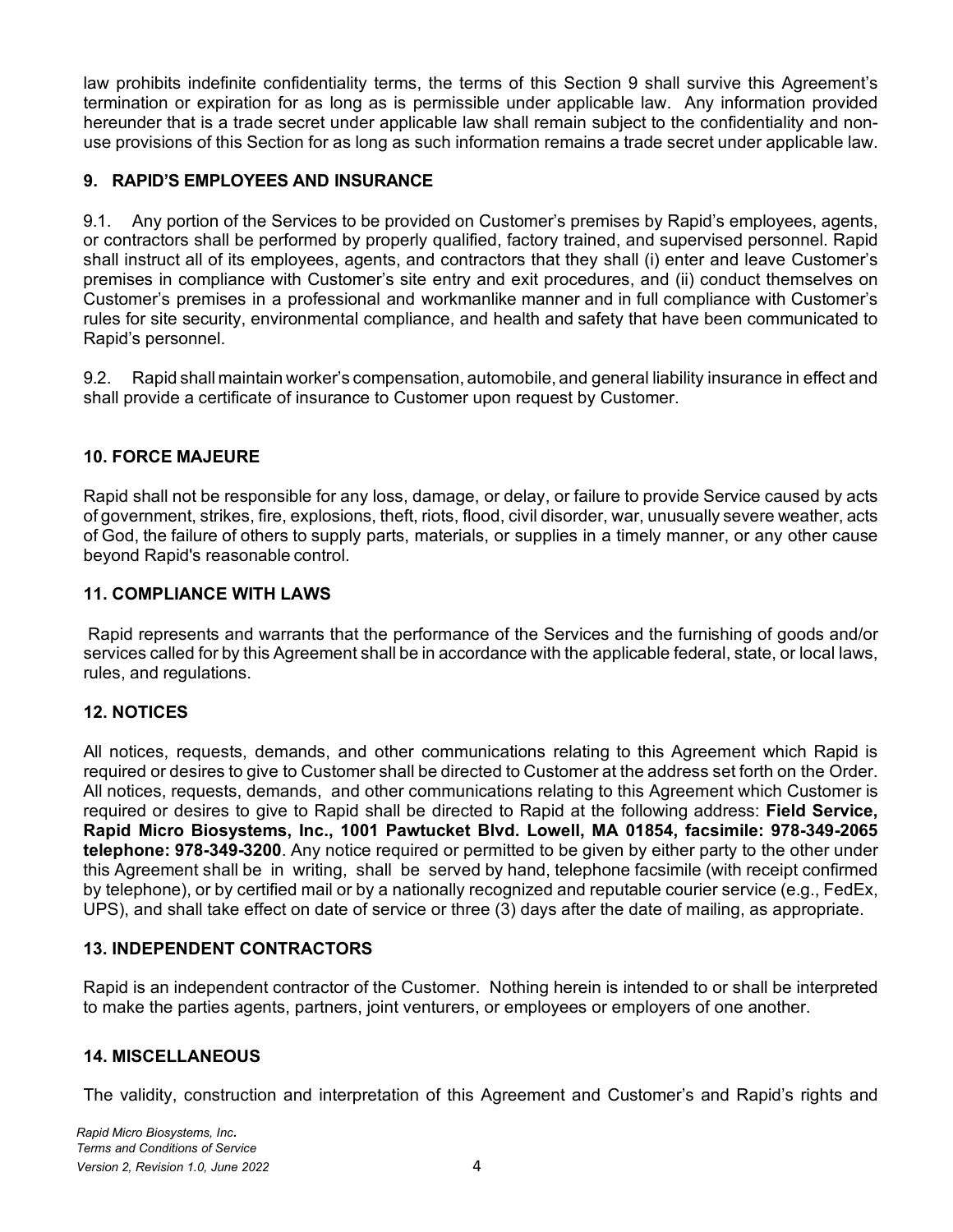duties shall be governed by the laws of the Commonwealth of Massachusetts without regard to its principles of conflicts of laws. The application to this Agreement of the U.N. Convention on Contracts for the International Sale of Goods is hereby expressly excluded. Each party hereby irrevocably consents to the exclusive jurisdiction of the state and federal courts located in Massachusetts and waives any other venue to which it may be entitled by domicile or otherwise. In the event of any legal proceeding between Rapid and Customer relating to this Agreement, neither party may claim the right to a trial by jury, and both parties waive any right they may have under applicable law or otherwise to a right to a trial by jury. Except as otherwise expressly provided herein, this Agreement constitutes the entire agreement between Rapid as seller and Customer as purchaser relating to the sale of the Products and contains the final, complete and exclusive statement of representations made by Rapid. Rapid shall not be bound by any representation, promise or inducement of any kind unless set forth herein and shall not be bound except to Customer as purchaser by any representation or promise made herein.

No waiver, alteration or modification of, or addition to, any of the provisions of this Agreement shall be binding upon Rapid either party unless in writing and signed by both parties' duly authorized representative and by Customer. In case of a conflict between the terms and conditions on the face of the Quote or an Order and this Agreement, this Agreement shall control unless specifically amended by written agreement of the parties.

Neither Party will make any separate public announcement regarding this Agreement or any of the contents contained herein without the prior written consent of the other Party. Notwithstanding the foregoing, Rapid may use the Customer's name and marks in any general listing of customers of Rapid (including on Rapid's website), use Customer's name in connection with proposals to third parties, and otherwise refer to Customer in print or electronic form for marketing, reference and other business purposes.

This Agreement will be binding upon, and inure to the benefit of Customer and Rapid and Rapid's respective legal representatives, successors and permitted assigns. This Agreement is personal to Customer, and Customer may not assign any of Customer's rights or delegate any of Customer's obligations hereunder, in whole or in part, without Rapid's prior written consent which may be withheld for any reason.

If any term or condition of this Agreement is determined to be or becomes invalid, illegal or otherwise unenforceable, then such provision will instead be construed to give effect to its intent to the maximum extent possible, and the validity, legality and enforceability of the other provisions of this Agreement shall not be affected thereby. If, after application of the immediately preceding sentence, any term or condition of this Agreement is determined to be or becomes invalid, illegal or unenforceable, such provision shall be severed, and after any such severance, all other provisions hereof shall remain in full force and effect. Any notice or communication required or permitted hereunder shall be in writing and shall be deemed received when personally delivered or three (3) business days after being sent by certified mail, postage prepaid, or by an overnight express service to a party at the address specified herein or at such other address as either party may from time to time designate to the other. Payment obligations that accrued prior to the effective date of termination or expiration of this Agreement, and the disclaimer in Sections 5, and Sections 6, 7, 8, and 14 shall survive termination or expiration of this Agreement.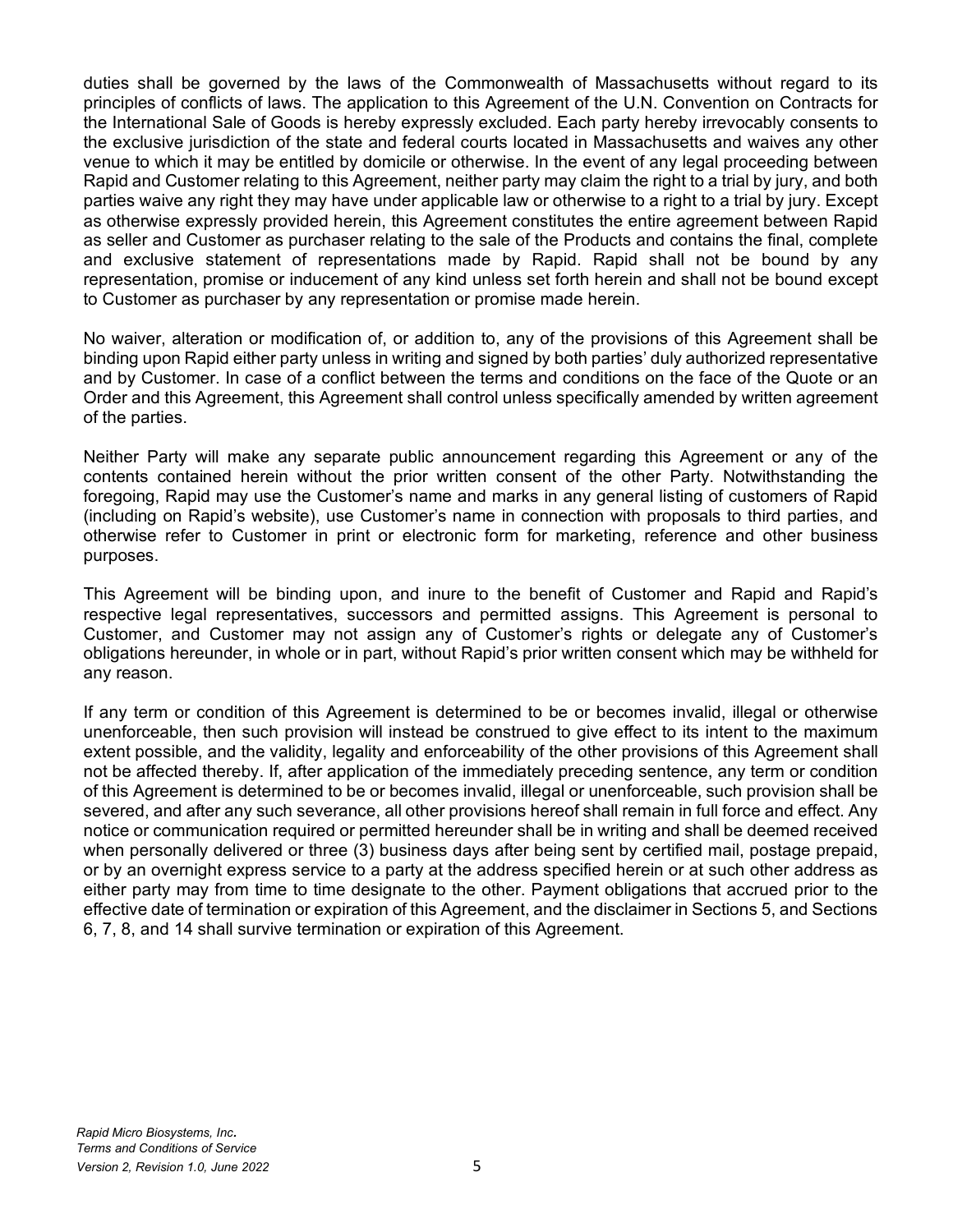# **Growth Direct™ System Service Agreement Order Sheet**

| <b>System Model:</b>                       |                            |  |
|--------------------------------------------|----------------------------|--|
| <b>Serial Number:</b>                      |                            |  |
| <b>System Owner</b><br><b>Information:</b> | Contact Name:              |  |
|                                            | <b>Account Name:</b>       |  |
|                                            | Address:                   |  |
|                                            | City, State, Zip:          |  |
|                                            | Phone Number:              |  |
|                                            | Fax Number:                |  |
|                                            | $E$ - <i>Mail</i> :        |  |
| <b>End User</b><br><b>Information:</b>     | Primary<br>Contact Name:   |  |
|                                            | <b>Phone Number:</b>       |  |
|                                            | Fax Number:                |  |
|                                            | $E$ -mail:                 |  |
|                                            | Secondary<br>Contact Name: |  |
|                                            | <b>Phone Number:</b>       |  |
|                                            | $E$ -Mail:                 |  |

Choose which Service Agreement you require:

| <b>First Year Warranty On-Site Service Agreement</b>                 |                                |  |
|----------------------------------------------------------------------|--------------------------------|--|
| <b>Service Agreement Level A</b><br><b>Service Agreement Level B</b> |                                |  |
| <b>Service Agreement Level C</b>                                     | <b>Service Agreement Price</b> |  |
| <b>Agreement Start Date:</b>                                         | <b>Agreement End Date:</b>     |  |
|                                                                      |                                |  |

Our facility utilizes a 3rd party master service contract management company. Any cost associated with this service agreement is borne by the customer. Service Management Company:

Our facility requires the use of a service contract.

No other paperwork or vendor maintenance programs are required to service the Growth DirectSystem **Agreement Terms Acceptance**

|                       | Name and Title | Date                                                                                 | Signature                                                            |
|-----------------------|----------------|--------------------------------------------------------------------------------------|----------------------------------------------------------------------|
| Purchase Order Number |                |                                                                                      | (for reference only; a hard copy of the purchase order is required). |
| Please send to:       |                | Field Service, Rapid Micro Biosystems, Inc.<br>1001 Pawtucket Blvd. Lowell, MA 01854 |                                                                      |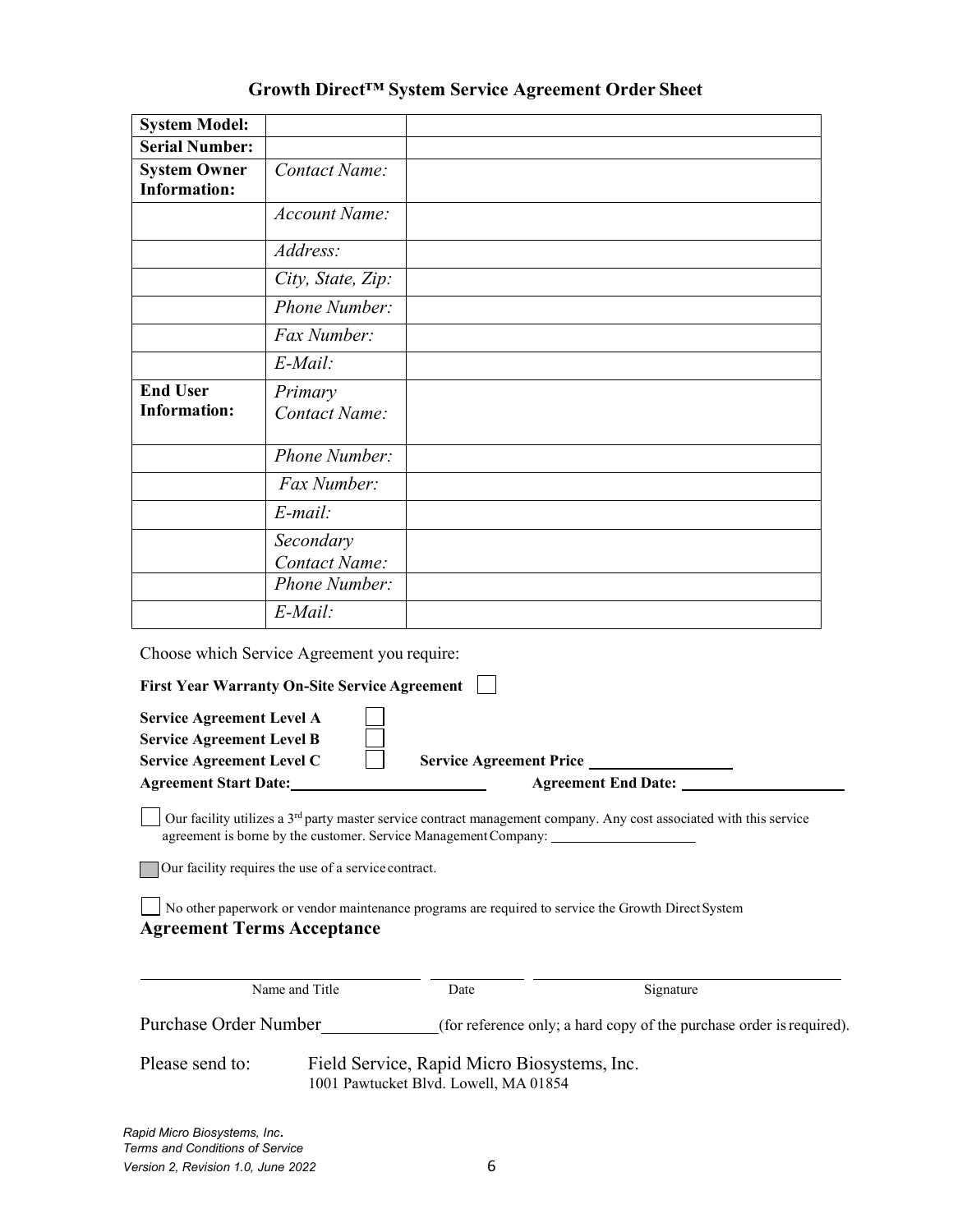# **Exhibit A**

|                                                                        |           | <b>Service Level</b>   |                        |
|------------------------------------------------------------------------|-----------|------------------------|------------------------|
| <b>Service Type</b>                                                    | A         | B                      | Ċ                      |
| Service Interventions                                                  |           |                        |                        |
| Remote System Monitoring                                               | 0         | 0                      | 0                      |
| Response Time Phone (within 24 hr.) <sup>1</sup>                       | 0         | 0                      | 0                      |
| Response Time (onsite) <sup>1</sup>                                    | 24        | 48                     | 72                     |
| <b>Service Visits</b>                                                  | Included  | Included               | Included               |
| <b>Travel Costs</b>                                                    | Included  | Included               | Included               |
| Service Parts <sup>2</sup>                                             | Included  | Included               | Included               |
| <b>Applications Support</b>                                            | 10 days   | 5 days                 | Available <sup>3</sup> |
| <b>Preventive Maintenance Services</b>                                 |           |                        |                        |
| Weekly Review of System Logs                                           | 0         | 0                      | $\bullet$              |
|                                                                        |           |                        |                        |
| <b>Six Month</b>                                                       |           |                        |                        |
| Proactively address any wear points                                    | 0         | 0                      | 0                      |
| Alignment of mechanical parts in the input/output queue                | $\bullet$ | $\bullet$              | $\bullet$              |
| Alignment of mechanical parts in the incubator                         |           | $\bullet$              | $\bullet$              |
| Alignment of mechanical parts in the imager                            | Ō         | 0                      |                        |
| Mandatory software/hardware upgrades                                   | Ó         | 0                      | $\bullet$              |
| Clean all air filters                                                  | $\bullet$ | 0                      | 0                      |
| Inspect all pneumatic lines and cabling<br>Check all belts and sensors | Ō<br>Ō    | 0                      | Ō                      |
|                                                                        |           | 0                      | $\bullet$              |
| <b>Twelve Month</b>                                                    |           |                        |                        |
| Proactively address any wear points                                    | 0         | 0                      |                        |
| Alignment of mechanical parts in the input/output queue                | 0         | $\bullet$              | $\bullet$              |
| Alignment of mechanical parts in the incubator                         | Θ         | $\bullet$              | 0                      |
| Alignment of mechanical parts in the imager                            | 0         | 0                      |                        |
| Alignment of mechanical parts                                          | 0         | ۰                      | 0                      |
| Testing CRU temperature                                                | 0         | 0                      | O                      |
| <b>Testing Light LED function</b>                                      | 0         |                        |                        |
| Incubator cleaning                                                     | 0         | Available <sup>3</sup> | Available <sup>3</sup> |
| Incubator temperature calibration and mapping                          | 0         | Available <sup>3</sup> | Available <sup>3</sup> |
| Training - basic system training or refresher training for operators   | 0         | ۰                      | $\bullet$              |
| Mandatory software /hardware upgrades                                  | 0         | $\bullet$              | $\bullet$              |
| Replace all air filters                                                | 0         | $\bullet$              | 0                      |
| Inspect all pneumatic lines and cabling                                | ۰         | 0                      | $\bullet$              |
| Check all belts and sensors                                            | $\bullet$ | $\bullet$              | 0                      |
| <b>Software Upgrades</b>                                               |           |                        |                        |
| Mandatory upgrades                                                     | 0         |                        |                        |
| Annual upgrades                                                        | 0         | Available <sup>3</sup> | Available <sup>3</sup> |
|                                                                        |           |                        | Available <sup>3</sup> |

**Weekdays** 

<sup>2</sup> Does not include consumables, carousels, barcode labels or

damaged parts due to misuse<br><sup>3</sup> Please call for a quote on this service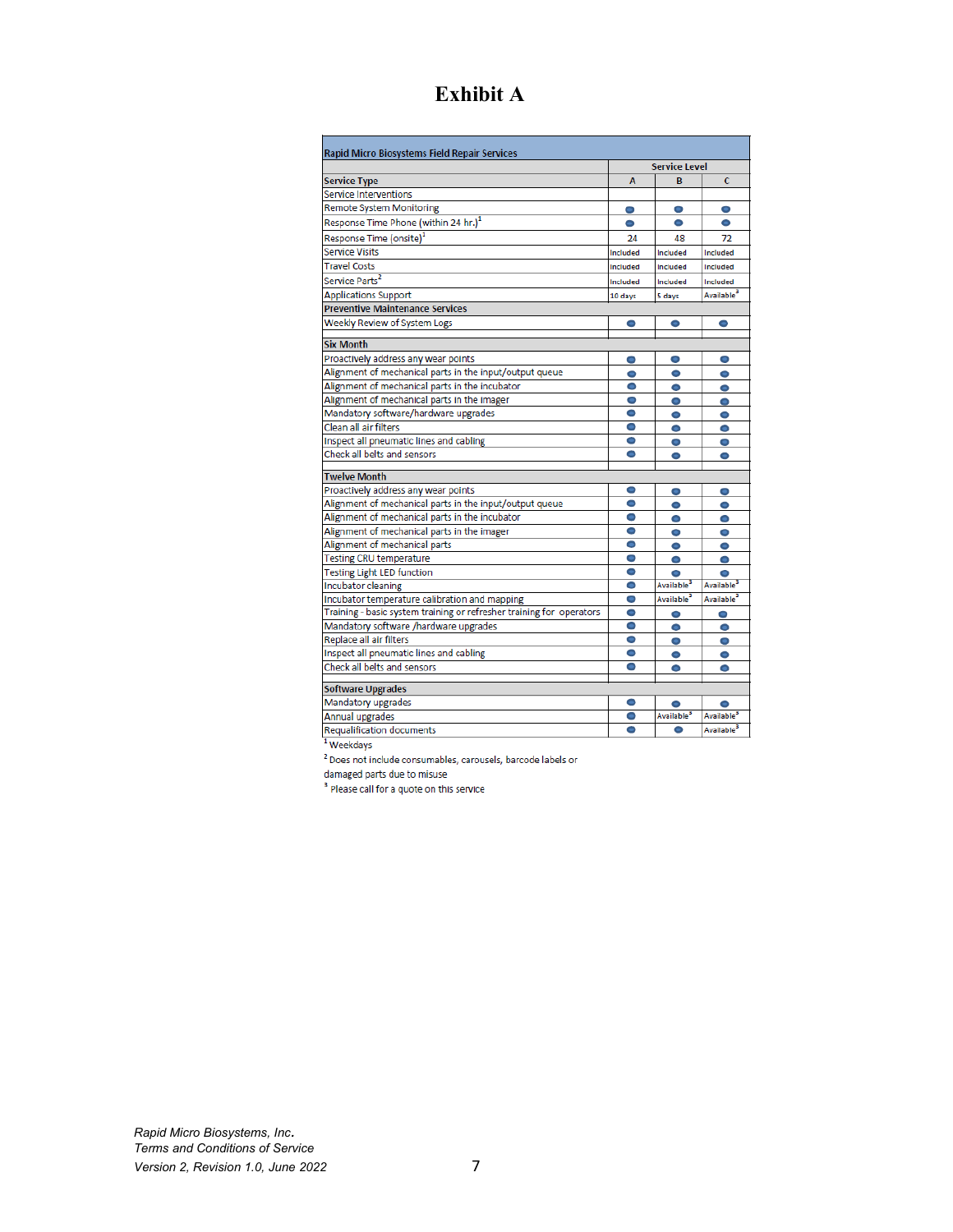*Rapid Micro Biosystems, Inc . Terms and Conditions of Service Version 2, Revision 1.0, June 2022*